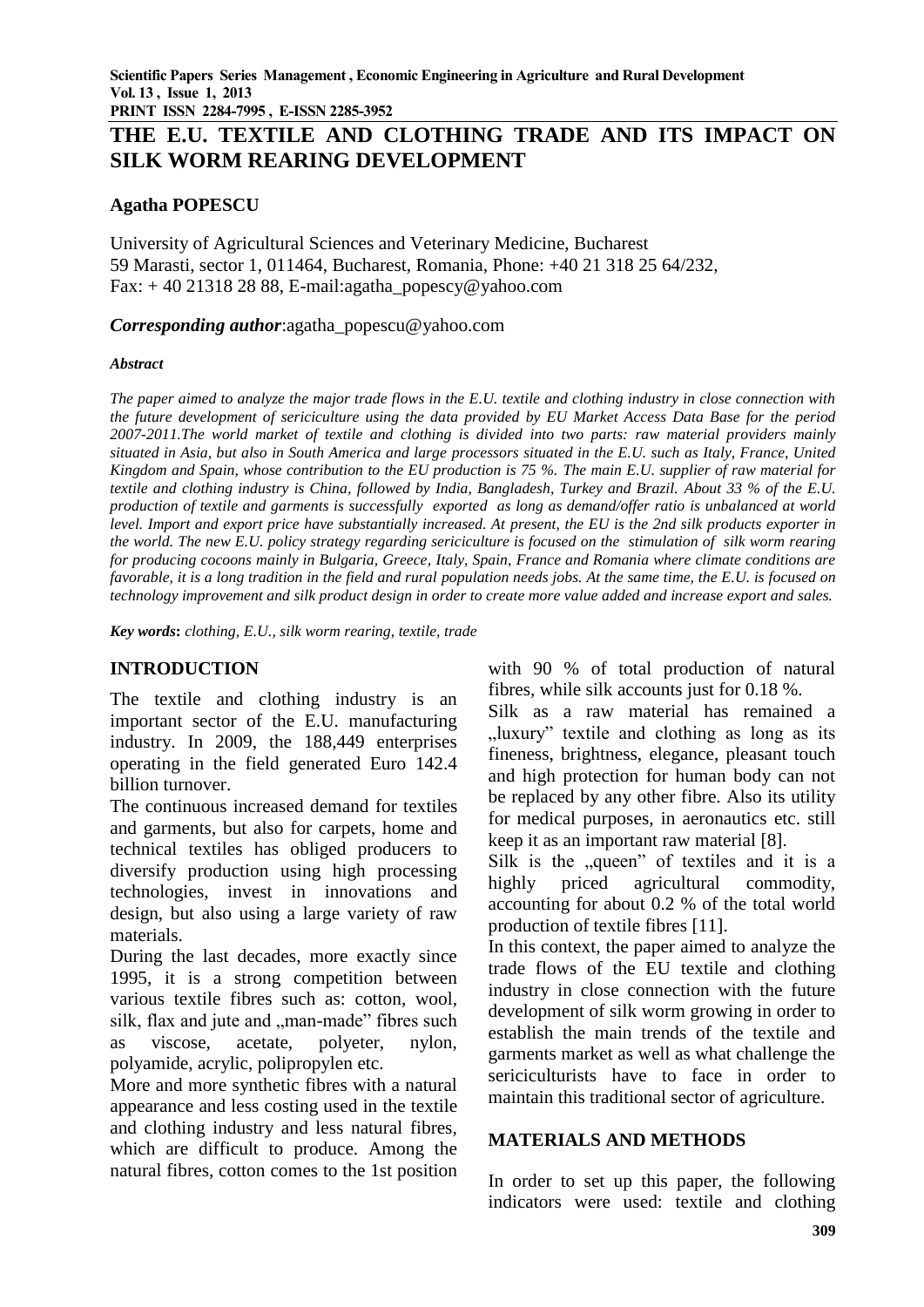**PRINT ISSN 2284-7995 , E-ISSN 2285-3952** 

exports, imports and balance in the EU, import value and quantity of silk products by category, share of silk products in their import value, the main EU suppliers of silk products, import price for silk product and also the EU suppliers and beneficiaries of textile and clothing.

The data were collected from EuroStat data base and EU Market Access database/Comext for the period 2007-2011[16].

## **RESULTS AND DISCUSSIONS**

**The EU textile and clothing producing countries** are Italy, France, United Kingdom, Germany and Spain, whose contribution to the EU-27 production of textile and garments is about 75 %.

The EU producers of textile and clothing could be divided into two groups taking into account their specialization by sector of activity: textile or garments.

The countries located in the Southern Europe such as Italy, Greece, Portugal, Romania, Poland, Spain and France are more oriented to clothing production, while the Northern European countries, including United Kingdom, Germany, Belgium, the Netherlands, Austria and Sweden are mainly focused on textile production[2,15].

Also, within each production sector there is a specialization by product. For example, regarding textiles, wool yarns are produced mainly in France, Italy and U. Kingdom, manmade fibres and yarns are achieved by Austria, Germany, Italy and Eastern European countries, cotton fabrics are mainly created in Italy and France, wool fabrics are produced in United Kingdom, all silk yarns are imported and processed mainly by Italy and France, technical textiles are achieved in Germany, France, Italy and Belgium, carpets in Belgium, Germany and Italy, woven garments are produced in Romania and Bulgaria, knitted garments in Portugal, Italy and Germany, households textiles are mainly carried out in Italy, Portugal, Germany and France.

Therefore, textile as well as clothing production have been positively influenced by the EU enlargement in 2004 and 2007,

bringing new producers in the community. About 65 % of the production achieved by the 12 countries which adhered to the EU is carried out in Poland, Romania, the Czech Republic and Hungary [2].

#### **Changes in the international textile and clothing market**

The continuous increasing demand for textile and clothing has stimulated the import suppliers to develop raw material sector but also processing industry. As a result, the main producing countries of raw materials for textile and clothing industry are situated on the Asian continent, while the main processors are in the EU countries.

With its high labour and raw material cost, in a word, high production cost and severe regulations, the EU could not compete with China, India, Bangladesh and Brazil.

At the beginning, for protecting the local producers, import quotas played a benefic role, but after 2009, when quota and license have become free, and textile and clothing have been treated according to the other commodities in the international trade, the EU policy has been changed.

In this context, under the pressure of the economic crisis, of the high production at low cost in the Asian countries, the EU has decided to increase its imports of textile and clothing, to involve research and development in textile and clothing industry in order to create more value added in the final products and diversify its offer, to intensify exports of textile and clothing mainly on the emerging third countries markets where demand was expected to go up. As a consequence, 33 % of textile and garments produced in the EU are sold on the external markets. The textile and clothing products carried out in Portugal, Greece, Lithuania, Poland, Slovakia, Romania, Bulgaria and the Czech Republic represent about 10 % of the total EU exports of manufactured products.

**The textiles trade value** has registered a different situation in the EU. *The export value of textiles* has recorded a continuous decrease since 2007 to the year 2009, but then it started increasing so that in the year 2011 it reached Euro 19,282 million being by 3.10 % lower than in 2007.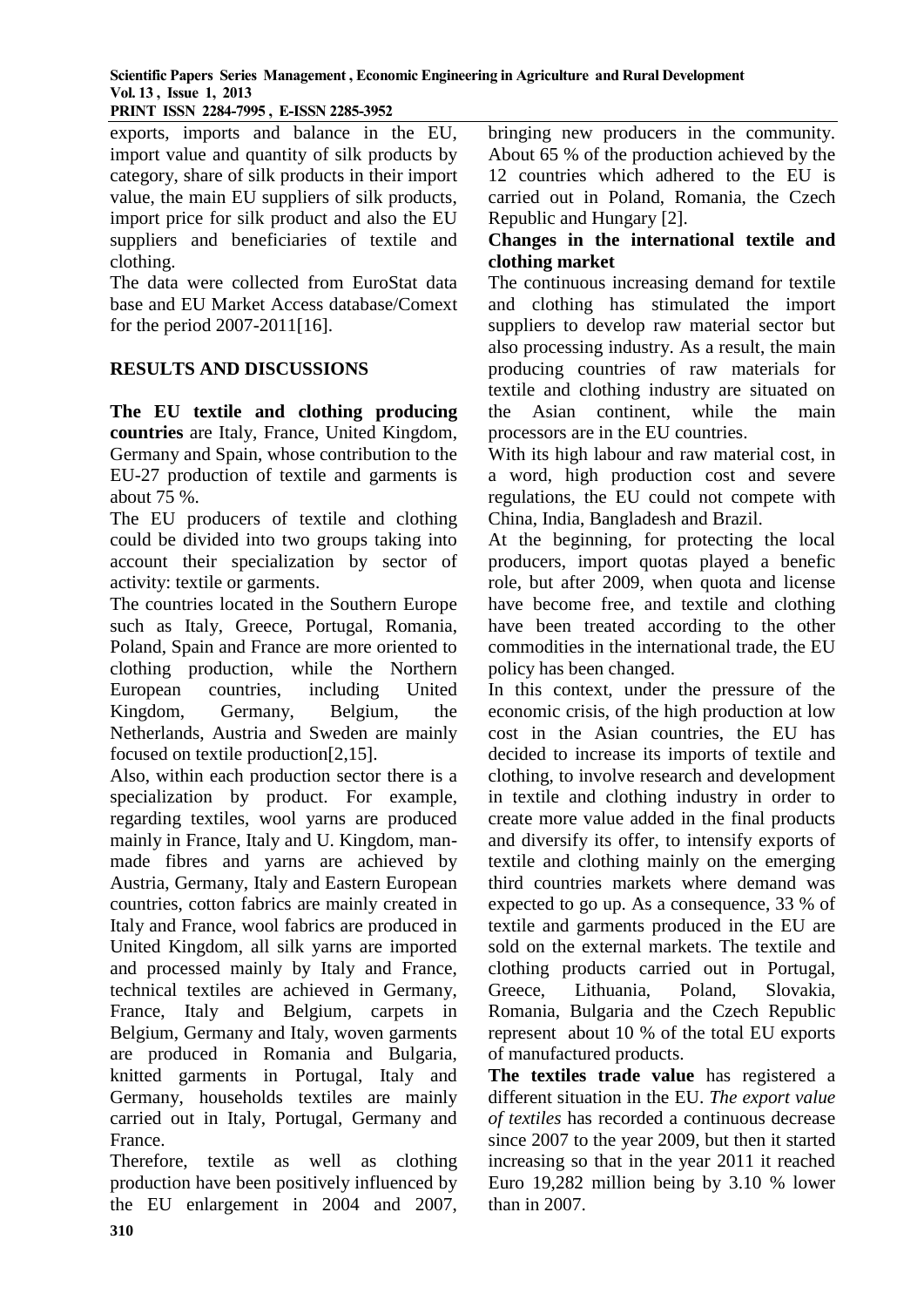**PRINT ISSN 2284-7995 , E-ISSN 2285-3952** 

**The top export markets for the EU textiles**  in 2011 have been: the USA 9.4 %, Turkey 8.4 %, China 7.8 %, Tunisia 7 %, Switzerland 6.9 %, Morocco 6.3 %, Russia 5.4 %, Hong Kong 3.4 %, Ukraine 2.9 %, Japan 2.7 %, the percentages represent the share of each beneficiary in the total export value.

**The textile import value** has increased by 11.09 % from Euro 22,318 million in 2007 to Euro 24,794 million in the year 201. As a result, the textile trade balance has registered a higher and higher deficit from a year to another. This deficit was 2.27 times higher in 2011 compared to the one recorded in the year 2007 (Table 1).

Table 1. The evolution of Exports and Imports Value in the EU Textile Industry, 2007-2011 (Euro Million)

|                                    | 2007                               | 2008     | 2009     | 2010     | 2011     | 2011/2007 % |
|------------------------------------|------------------------------------|----------|----------|----------|----------|-------------|
| <b>Exports</b>                     | 19.898                             | 18.913   | 16.015   | 17.772   | 19.282   | 96.90       |
| Imports                            | 22.318                             | 21.063   | 17.678   | 21.833   | 24.794   | 11.09       |
| Balance                            | $-2.420$                           | $-2.150$ | $-1.663$ | $-4.061$ | $-5.512$ | 227.76      |
| $\sim$<br>$\overline{\phantom{0}}$ | $\alpha$ and $\alpha$ and $\alpha$ |          |          |          |          |             |

Source: EuroStat, 2012 [16], Own calculations.

In 2011, the EU had 10 main extra-EU textile suppliers, whose contribution to the textile import value have bean the following one: China 28.2 %, Turkey 17.2 %, India 11.2 %, Pakistan 7.4 %, the USA 4.6 %, South Korea 4.5 %, Switzerland 3.4 %, Japan 2.9 %, Egypt 2.1 % and Indonesia 2 % (Eurostat).

**The Export and Import Value of Clothing** *The export value* has registered variations from a year to another, but its general trend was an increasing one, so that in 2011, it accounted for Euro 18,126 million, being by 9.03 % higher than in the year 2007.

**The top 10 EU export markets** for the EU clothing in 2011 have been: Switzerland 18 %, Russia 14.8 %, the USA 9.9 %, Hong Kong 6.3 %, Japan 6 %, Turkey 4.2 %, Norway 3.7 %, China 3.1 %, Ukraine 2.6 %, U.A. Emirate 2.4 %.

*The import value of clothing* has increased by 15.68 % from Euro 58,098 million to Euro 67,213 million. As a import value was higher than export value, the clothing trade balance has registered a higher and higher deficit whose level was by 18.3 % higher in 2011 compared to 2007 (Table 2).

| Tuble 2. The evolution of Exports and Imports $\ell$ and in the EQ Clothing Industry, 2007 2011 (Euro Miniton) |           |           |           |           |           |             |  |  |  |
|----------------------------------------------------------------------------------------------------------------|-----------|-----------|-----------|-----------|-----------|-------------|--|--|--|
|                                                                                                                | 2007      | 2008      | 2009      | 2010      | 2011      | 2011/2007 % |  |  |  |
| <b>Exports</b>                                                                                                 | 16.624    | 7.3.56    | 14.506    | 5.148     | 18.126    | 109.3       |  |  |  |
| Imports                                                                                                        | 58.098    | 59.514    | 57.541    | 62.103    | 67.123    | 15.68       |  |  |  |
| Balance                                                                                                        | $-41.474$ | $-42.158$ | $-43.035$ | $-46.955$ | $-49.087$ | 18.35       |  |  |  |

Table 2. The evolution of Exports and Imports Value in the EU Clothing Industry, 2007-2011 (Euro Million)

Source: EuroStat, 2012[16], Own calculations.

In the same year *the Top extra EU* clothing suppliers and their contribution to the clothing import value have been: China 43.8 %, Turkey 12.2 %, Bangladesh 11.2 %, India 6.8 %, Tunisia 3.6 %, Morocco 3.2 %, Vietnam 2.5 %, Pakistan 1.9, Sri Lanka 1.8 %, Indonesia 1.8 % (Eurostat).

**The Import Value of Silk products** has a low share ranging between 1.40 % in 2009 (the lowest level) and 1.89 % in the year 2008 (the highest level) in the period 2007-2011. However, in 2011, imported silk products represented 1.61 % of imported textiles.

This was a consequence of the increasing value of silk product import by 1.11 % from Euro 395 million in 2007 to Euro 399.4 million in the year 2011(Table 3).

The silk products imported by the EU have been represented by silk worm cocoons, raw silk not thrown, silk waste, silk yarn, yarn spun from silk waste, silk yarn spun from silk waste, woven fabrics, whose imported value is presented in Table 4.

In 2010, the share of the import value by silk product was the following one: woven fabrics 67 %, raw silk not thrown 11.80 %, silk yarn 11.42 %, silk waste 4.89 %, yarn spun from silk waste 4.11 %, silk yarn and yarn spun from silk waste 0.40 % and silk cocoons 0,007 % (Table 5).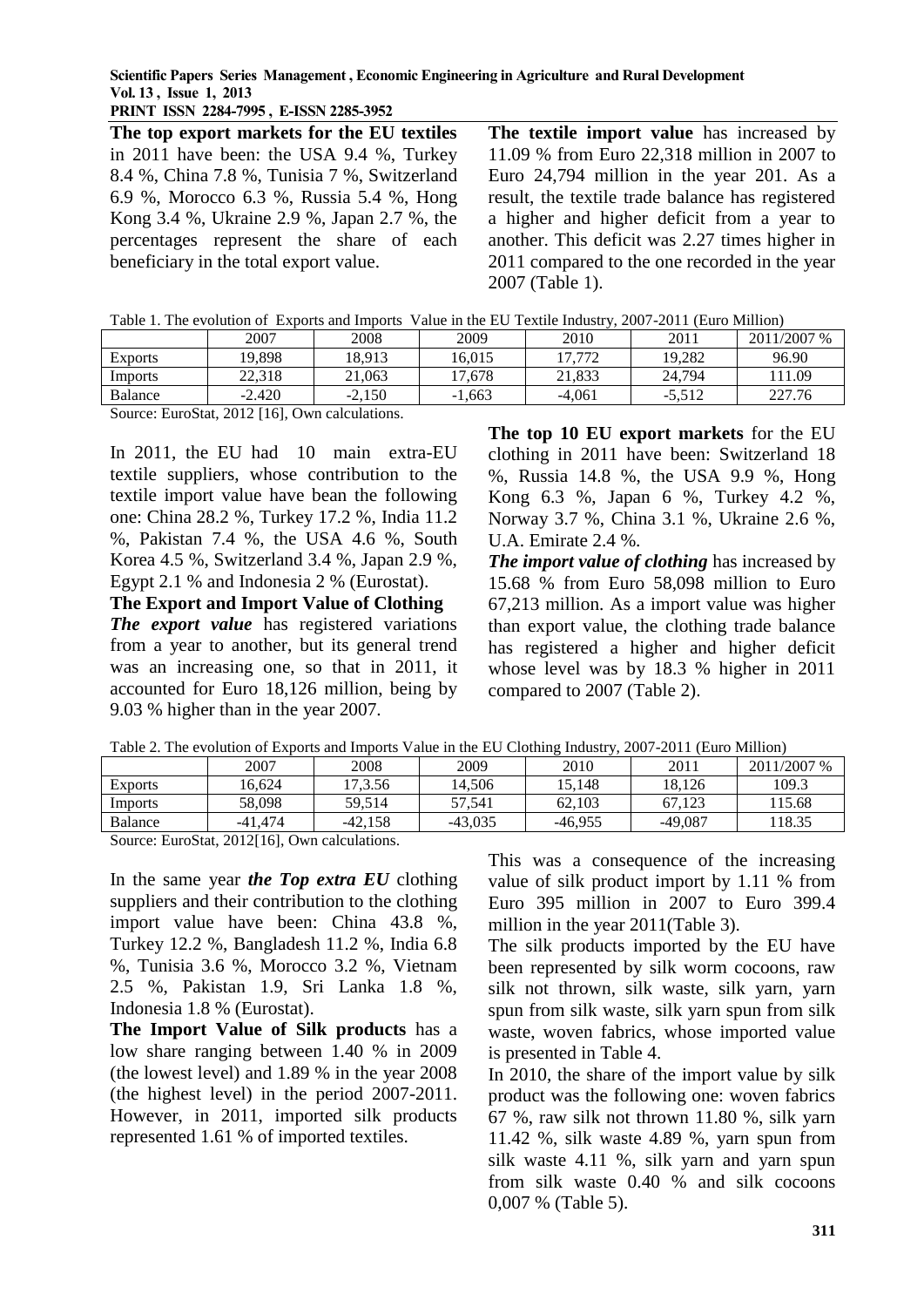#### **Scientific Papers Series Management , Economic Engineering in Agriculture and Rural Development Vol. 13 , Issue 1, 2013 PRINT ISSN 2284-7995 , E-ISSN 2285-3952**

|                          |            | 2007   | 2008   | 2009   | 2010   | 2011   | 2011/2007 |
|--------------------------|------------|--------|--------|--------|--------|--------|-----------|
|                          |            |        |        |        |        |        | $\%$      |
| Imports                  | Silk<br>ΟÌ | 395.0  | 397.9  | 248.4  | 319.9  | 399.4  | 101.11    |
| Products                 |            |        |        |        |        |        |           |
| Textile Imports          |            | 22.318 | 21,063 | 17.678 | 21,833 | 24,974 | 111.09    |
| Share of Silk products   |            | 1.76   | 1.89   | 1.40   | 1.46   | 1.61   |           |
| in Textile import $(\%)$ |            |        |        |        |        |        |           |

Table 3. Import Value of Silk Products in the EU-27, 2007-2011( Euro Million)

Source: EuroStat, EU[16], Market Access Data Base, 2012, Own calculations.

#### Table 4. Import Value of Silk Products by category in the EU-27, 2007-2011( Euro thousand)

| Silk product         | 2007      | 2008      | 2009      | 2010      | 2011      | 2011/2007 |
|----------------------|-----------|-----------|-----------|-----------|-----------|-----------|
|                      |           |           |           |           |           | $\%$      |
| Silk worm<br>cocoons | 31.9      | 12.6      | 27.3      | 24.3      | 8.4       | 26.33     |
| (5001)               |           |           |           |           |           |           |
| Raw silk not thrown  | 49,581.7  | 54,761.0  | 21,873.5  | 37,758.4  | 58,019.0  | 117.01    |
| (5002)               |           |           |           |           |           |           |
| Silk waste (5003)    | 21,044.0  | 16,651.9  | 9,825.3   | 15,651.8  | 19,069.7  | 90.61     |
| Silk yarn (5004)     | 48,754.0  | 52,210.9  | 26,189.2  | 36,524.8  | 52,414.5  | 107.50    |
| Yarn spun from silk  | 21,976.4  | 20,208.1  | 10,686.9  | 13,156.5  | 19,073.9  | 86.79     |
| waste $(5005)$       |           |           |           |           |           |           |
| Silk yarn and yarn   |           |           |           |           |           |           |
| spun from silk waste | 1,622.4   | 1,222.0   | 922.1     | 1,289.6   | 1,411.4   | 86.99     |
| (5006)               |           |           |           |           |           |           |
| fabrics<br>Woven     | 252,33.0  | 252,838.5 | 178,846.8 | 215,460.5 | 249,365.8 | 98.94     |
| (5007)               |           |           |           |           |           |           |
| Total EU-27          | 395,046.4 | 397,905.0 | 248,371.1 | 319,865.9 | 399,362.7 | 101.09    |

Source: Eurostat, EU[16], Market Access Data Base/Comext. Last updated 23.07. 2012, [17]

| Table 5. Structure of Import Value by Silk Product in the EU-27, 2007-2011 (%) |  |  |  |  |
|--------------------------------------------------------------------------------|--|--|--|--|

| $1000$ $\sigma$ . Durature of this of the $\sigma$ , bin from the He He $\sigma$ , $\sigma$ , $\sigma$ |        |        |        |        |        |
|--------------------------------------------------------------------------------------------------------|--------|--------|--------|--------|--------|
| Silk product                                                                                           | 2007   | 2008   | 2009   | 2010   | 2011   |
| Total import value                                                                                     | 100.00 | 100.00 | 100.00 | 100.00 | 100.00 |
| silk<br>Total import value of                                                                          |        |        |        |        |        |
| product, of which:                                                                                     |        |        |        |        |        |
| Silk worn cocoons                                                                                      | 0.008  | 0.03   | 0.010  | 0.007  | 0.002  |
| Raw silk not thrown                                                                                    | 12.55  | 13.76  | 8.80   | 11.80  | 14.52  |
| Silk waste                                                                                             | 5.32   | 4.18   | 3.95   | 4.89   | 4.77   |
| Silk yarn                                                                                              | 12.34  | 13.12  | 10.54  | 11.42  | 13.12  |
| Yarn spun from silk waste                                                                              | 5.56   | 5.07   | 4.30   | 4.11   | 4.77   |
| Silk yarn and yarn spun from                                                                           | 0.41   | 0.31   | 0.37   | 0.40   | 0.35   |
| silk waste                                                                                             |        |        |        |        |        |
| Woven fabrics                                                                                          | 63.812 | 63.530 | 72.030 | 67.310 | 62.468 |

Source: Own calculations.

**The imported amounts of silk products** has registered a decline compared to the import value. The reduction accounted for 40.71 % in case of silk yarn and yarn spun from silk waste, about 35 % for silk yarn, yarn spun from silk waste and raw silk not thrown, about 38 % for silk waste, 25 % for woven fabrics and 93 % for silk worn cocoons. Therefore, the EU is more oriented to silk products involving a processing grade and deeply reduced its imports of silk worm cocoons (Table 6).

The imports of silk products has been determined by the fact that the EU countries can not compete with the Asian countries which are able to produce cocoons, silk and silk products at lower cost as long as labour and raw material are very cheep.

**The main EU suppliers for silk worm cocoons.** If in 2007, the main suppliers of silk worm cocoons was India with a share of 59.59 % in the import value of silk cocoons, followed by the USA with 27.69 % and Philippines with 9.63 % in the year 2008, the EU imported 27.64 % from China, 24.38 %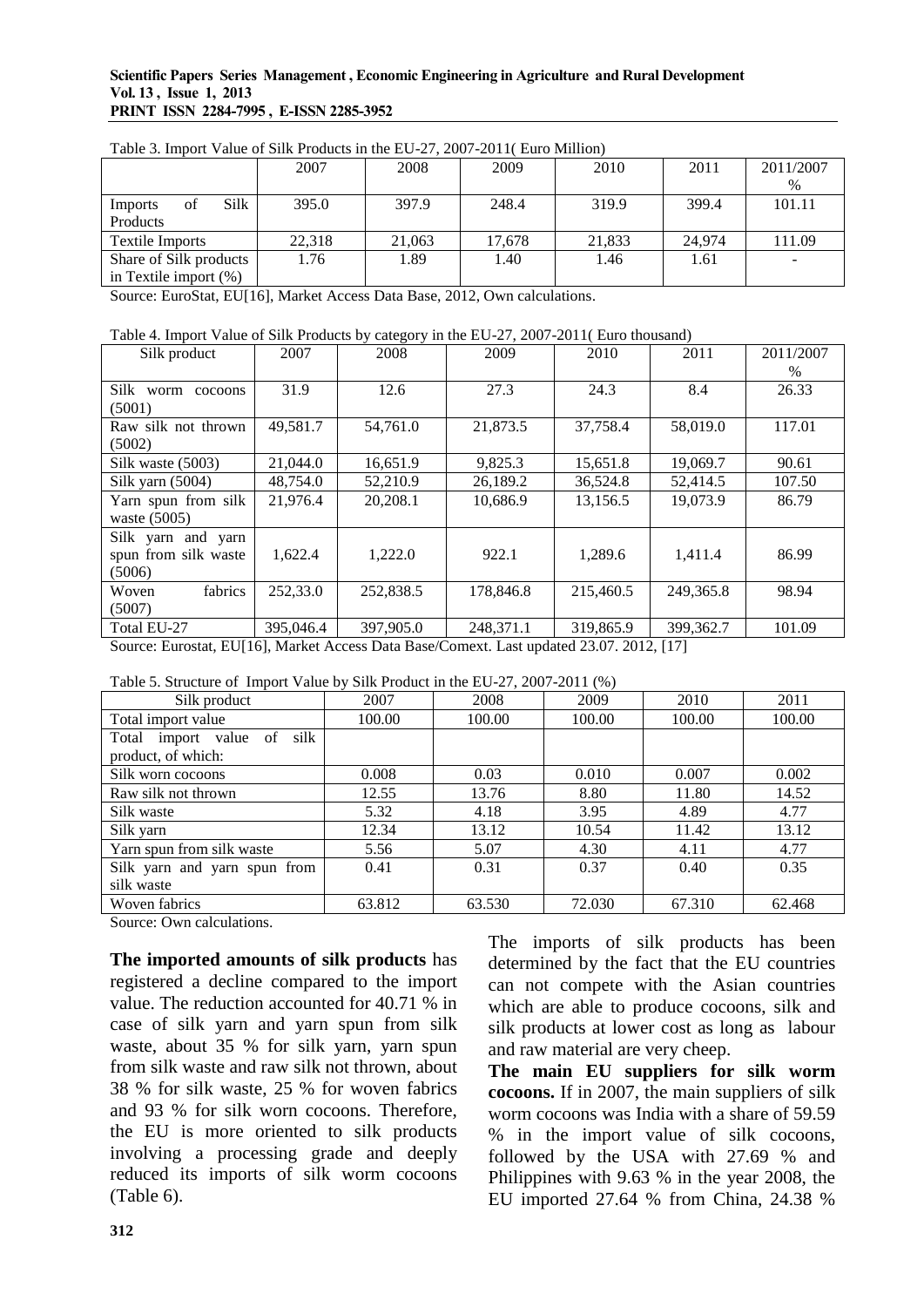**PRINT ISSN 2284-7995 , E-ISSN 2285-3952** 

from Philippines 23.82 from Kenya and 13.89 % from Malaysia. In 2009, the main suppliers of silk cocoons were Turkey 46.42 %, China 36.76 % and India 16.80 %.

| Silk product         | 2007                                                                    | 2008       | 2009      | 2010      | 2011        | 2011/2007 |  |  |  |
|----------------------|-------------------------------------------------------------------------|------------|-----------|-----------|-------------|-----------|--|--|--|
|                      |                                                                         |            |           |           |             | $\%$      |  |  |  |
| Silk worm cocoons    | 1,400                                                                   | 1,000      | 3,100     | 4.000     | 0.500       | 0.07      |  |  |  |
| Raw silk not thrown  | 2,129,100                                                               | 2,387,600  | 904,900   | 1,158,600 | 1,387,500   | 65.16     |  |  |  |
| Silk waste           | 1,880,500                                                               | 1,486,000  | 919,700   | 1,131,100 | 1,165,400   | 61.97     |  |  |  |
| Silk yarn            | 1,894,400                                                               | 2,144,600  | 1,051,000 | 1,124,100 | 1,249,100   | 65.93     |  |  |  |
| Yarn spun from silk  | 880,100                                                                 | 770,900    | 432,200   | 477,900   | 579,200     | 65.81     |  |  |  |
| waste                |                                                                         |            |           |           |             |           |  |  |  |
| Silk yarn and yarn   | 51.300                                                                  | 27,100     | 15,500    | 26,600    | 25,800      | 50.29     |  |  |  |
| spun from silk waste |                                                                         |            |           |           |             |           |  |  |  |
| Woven fabrics        | 5,047,400                                                               | 5,395,700  | 3,895,900 | 4,116,900 | 3,836,400   | 76.00     |  |  |  |
| Total EU-27          | 1,884,200                                                               | 12,212,900 | 7,222,300 | 8,039,100 | 8,243,400.5 | 69.36     |  |  |  |
|                      | Source: ELLMarket Access Data Base Comext: Last undated 23.07.2012 [17] |            |           |           |             |           |  |  |  |

Table 6. Imported Quantities of silk Products in the EU-27, 2007-2011 (Tones)

omext; Last updated 23.07. 2012, [17]

In 2010, the silk cocoons were imported from Pakistan 60.57 % and China 11.89 %. In 2011, about 70.78 % of cocoons were imported from China and 27.31 % from India. Therefore, just in 5 years, China passed from the 3rd to the 1st position and is the main supplier of silk cocoons, being followed by India, Pakistan and Turkey.

**The main EU suppliers for raw silk not thrown** are China, Brazil, Vietnam and India. China accounts for about 89 % of the import value of raw silk not thrown, Brazil for about 9 %, Vietnam and India with the smallest percentages in all the analyzed period.

**The main EU suppliers for Silk Waste** are China (91 %), India (8 %), Japan (1 %) in all the analyzed years.

**The main EU suppliers for Silk yarn** are China (71 %), Vietnam (15 %), Brazil (5.5 %) and Tunisia (5 %) in all the analyzed periods.

**The main EU suppliers for yarn spun from Silk waste** are China (81%), India (8.5 %), Switzerland (7.4 %) and also Thailand and Japan in all the analyzed years..

**The main EU suppliers for Silk Yarn and**  Yarn Spun from Silk Waste are Japan (28) %), China (24 %), Tunisia (23 %) and Switzerland **(**9 %) in all the years, only in 2007 India and Turkey claimed of 4th and 5th position.

**The main EU suppliers for woven fabrics**  are China 74 %, India 20 %, Switzerland 14 %, Republic of Korea 1.1 % and Thailand 0.8 %. During the analyzed period, China and India kept their 1st and 2nd positions, but the other countries changed their positions among them. Therefore, China is the main supplier for silk worm cocoons, raw silk not thrown, silk waste, silk yarn, yarn spun from silk waste and woven fabrics and also is situated on the 2nd position, after Japan for silk yarn and yarn spun from silk waste.

**The average import price** has decreased by about 26 % from Euro 22.75 /kg in 2007 to Euro 16.84/kg in 2011, while the import price for other silk textiles has continuously increased. In 2011, the price for raw silk not thrown reached Euro 41.81/kg, being by 79.59 % higher than in 2007. Silk waste import price accounted for Euro 16.36/kg, by 46.20 % more then in 2007. Silk yarn import price increased by 63.08 % from Euro 25.73/kg in 2007 to Euro 41.96/kg in 2011. The import price for yarn spun from silk waste increased by 31.87 %, reaching Euro 32.93/kg in 2011. Silk yarn and yarn spun from silk waste price accounted for Euro 54.70/kg in 2011, being by 72.99 % higher than in 2007.

Woven fabrics import price is the highest one among the other silk textiles, in 2011 reaching Euro 64.99/kg, by 30 % more than in 2007, when it was Euro 49.93/kg (Table 7).

The import price reflects the demand/offer ratio. The increased demand for more processed silk products including more value added has led to a higher price.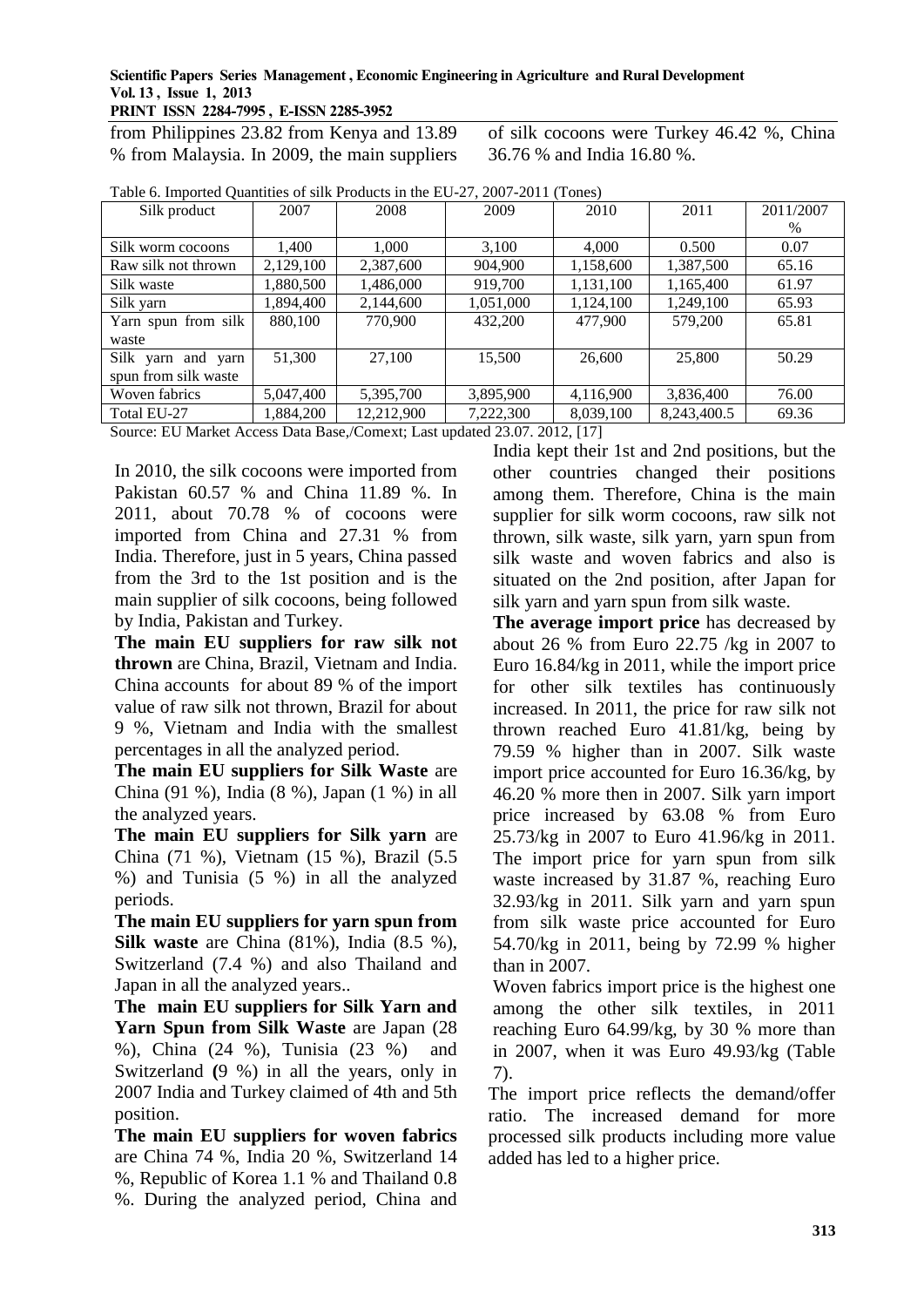| ۔ ص<br>Silk product         | 2007  | 2008  | $\mathcal{L}$<br>2009 | 2010  | 2011  | 2011/2007 |
|-----------------------------|-------|-------|-----------------------|-------|-------|-----------|
|                             |       |       |                       |       |       | $\%$      |
| Silk worm cocoons           | 22.75 | 12.59 | 8.80                  | 6.07  | 16.84 | 74.02     |
| Raw silk not thrown         | 23.28 | 22.93 | 24.17                 | 32.58 | 41.81 | 179.59    |
| Silk waste                  | 11.19 | 11.20 | 10.68                 | 13.83 | 16.36 | 146.20    |
| Silk yarn                   | 25.73 | 24.34 | 24.91                 | 32.49 | 41.96 | 163.07    |
| Yarn spun from silk         | 24.97 | 26.21 | 24.72                 | 27.52 | 32.93 | 131.87    |
| waste                       |       |       |                       |       |       |           |
| Silk<br>and<br>yarn<br>yarn | 31.62 | 45.09 | 59.49                 | 48.48 | 54.70 | 172.99    |
| spun from silk waste        |       |       |                       |       |       |           |
| Woven fabrics               | 49.93 | 46.86 | 45.90                 | 52.33 | 64.99 | 130.16    |

Table 7. Average Import Price, EU-27, 2007-2011 (Euro/kg)

Source: Own calculation, 2012

The decline of raw silk cocoon import price was determined by the fact that this raw material is less required at import as long as it could be produced in the EU countries with a long tradition in the field.

**The impact of textile trade on silk worm growing development.** In general, on the EU market it is a lack of silk textile offer, which has determined a new orientation for increasing imports which has affected the local producers.

Also, other additional commodities (garments, internal house decorations, surgery threat etc) are subject for import.

The trade liberalization between the developing countries and the developed ones based on GATT regulations and China's adhesion to WTO in 2001 have stimulated China's exports to the EU. In this context, a new strategy was issued by the EU in order to strengthen the textile industry. In this respect, the foundation of high level Textile Group involved in the textile sector modernization has changed the global textile and garment trade.

The EU has been focused more on new production technologies able to develop new products of high value added and in this way the EU has become the 2nd world textile exporter.

Because the internal production and textile industry are deeply affected by the large imports of textiles coming from the third country markets, the EU has decided to stimulate sericiculture development in the countries such as Bulgaria, Greece, Italy, Spain, France, Romania, which have a long tradition in silk worm rearing and silk processing. In this respect a subsidy of 132 Euro was provided per silkworm egg box and also mulberry tree plantations are encouraged to be established in order to produce leaf for silkworm feeding.

The development of sericiculture within the EU in an alternative to put into practice durable development of the rural areas by offering to the rural population a chance to get additional income and new jobs and also a challenge for the development of the local communities.

The EU subsidy payment is a financial support for obliging silk worm breeders to produce high quality silkworm cocoons and silk filament [10].

Romania has a high potential for producing silk worm cocoons, but it can not process them as the textile industry failed. However, silk cocoons could be used for producing egg boxes which could be delivered to other breeders encouraging sericiculture development and cocoon processing either at local level in various handicrafts or being used in decorative art [9,10]

In Bulgaria, about 70 % of cocoon production is used for egg production and the remaining of 30 % is dried and processed into raw silk and silk commodities [3].

In Greece, sericiculture is well developed having a long tradition in producing cocoons and processing them in silk fibre and various textiles [4].

In the countries from the Black and Caspian Seas and Central Asia it is a long experience in sericiculture, there are mulberry tree resources, favorable climate conditions for silk worm rearing, governmental support and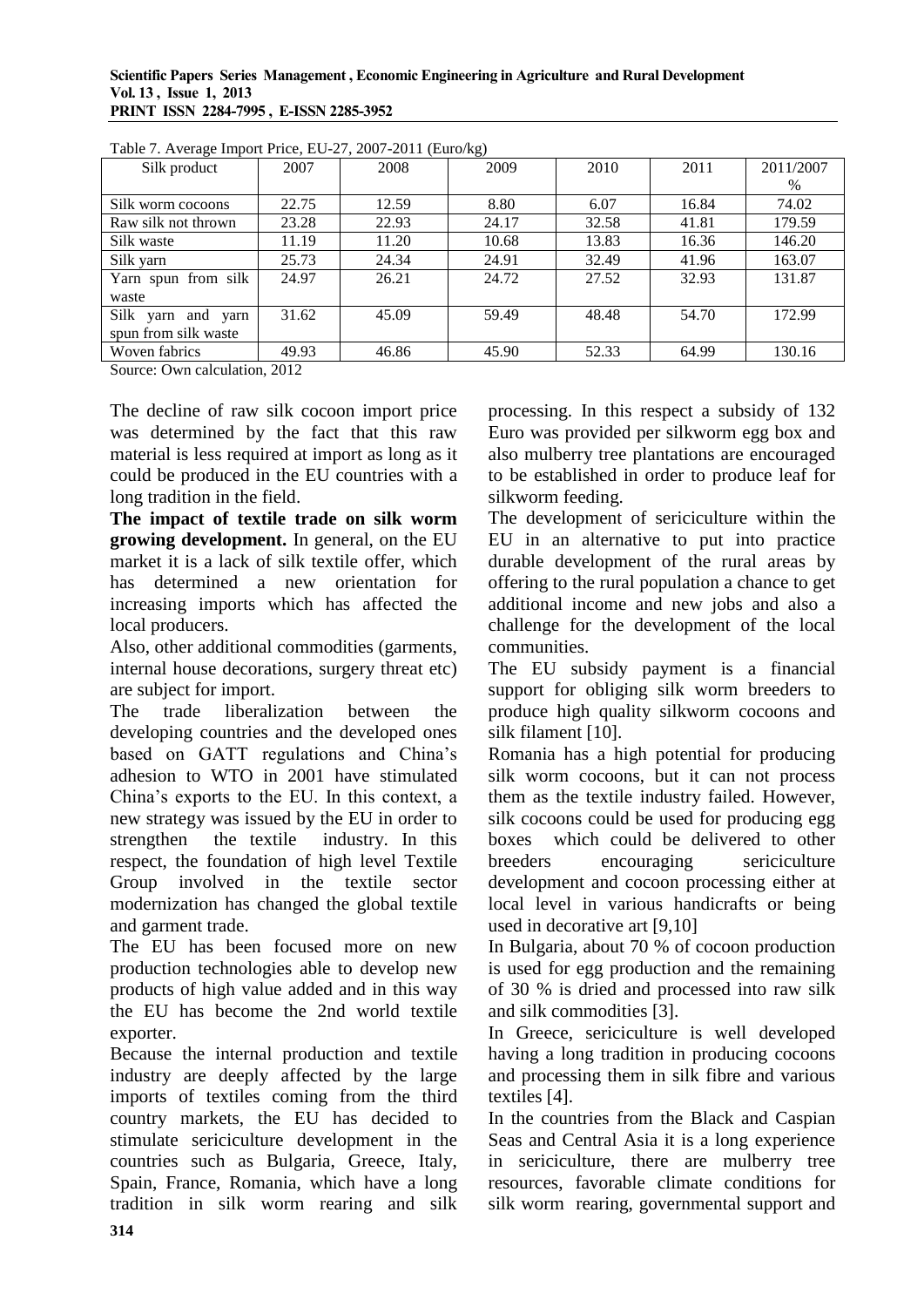**PRINT ISSN 2284-7995 , E-ISSN 2285-3952** 

also an increasing demand for natural and biological products in the EU silk market. The main problems the countries situated in these areas are facing are: the low raw silk quality, the technologies applied which are still traditional, management system is not market oriented, the low raw silk price for the East European countries in the international market, the unsufficient amount of silkworm eggs which does not meet the local needs. As a result, regional cooperation could be a solution for solving these problems and develop and revival the EU silk market [13,14].

Sericiculture in the Black and Caspian Seas can not compete because of the low subsidies provided by state to the local producers, the "dumping" price of China textile imports, the extended use of synthetic fibres in the textile and clothing industry, the lack of modern technologies and endowment for producing textile and clothing which restrain the Eastern countries to compete with Italy and France is silk fabrics and commodity printing and design.

All these countries are advantaged because they have high silkworm genetic resources (breeds and hybrids), the EU subsidy payment Euro 132 per egg box under the condition as sericiculture to be practiced in associative forms of organization, special EU measures refer to young farmers who are encouraged and financially supported to establish new modern sericicultural farms and also production has to be oriented to find products involving a high value added [13,14].

China is the largest silk producer and exporter in the world contributing by 70 % to the world silk production and by 80 % to world exports.

As long as the global silk market and consumption are relatively stable, the solution is to develop new silk products and improve technologies [1].

Japan accounts for 20 % of the world silk consumption and it is a major silk consumer but also a raw silk and silk products importer [7].

Brazil contributes by 95 % of the silk yarn production processed in silk industry and by 87 % of silk yarn exports mainly to Japan, South Korea, India, USA, Turkey and EU [6].

India has a great opportunity to strenghten sericiculture in order to support its position at global level as producer and exporter [12].

### **CONCLUSIONS**

The largest textile and clothing producers are Italy, France, United Kingdom, Germany and Spain contributing by 75 % to the EU production.

The EU enlargement has had a benefic effect on textile and clothing production. About 75 % of the CEEC's countries is carried out in Poland, Romania, the Czech Republic and Hungary.

As long as raw material market is continuously developing in Asia and South America, the main EU suppliers are China, India, Bangladesh and Brazil.

The increased demand for textile and garments in the international market is an incentive for the EU to be more focused on research involvement to design new models and create more value added and intensify its export. About 33 % of the EU production is sold on external markets. About 10 % of the EU export of manufactured products is carried out by Portugal, Greece, Lithuania, Poland, Slovakia, Romania, Bulgaria and the Czech Republic.

The EU import value has increased by 1.11 % in the period 2007-2011 being represented mainly by woven fabrics (67 %), raw silk not thrown (11.80 %), silk yarn (11.42 %), silk waste (4.89 %), yarn spun from silk waste (4.11 %) and very few silk cocoons, in the year 2011 and the textile import value increased by 11 % in the same period of time.

China is the main supplier of silk worm cocoons, raw silk not thrown, silk waste, silk yarn, yarn spun and woven fabrics and Japan for silk yarn and yarn spun.

The import price as well as export price for textile and garments has deeply increased in the last years.

The EU has become the 2nd textile exporter in the world.

As the huge import of silk textile has deeply affected internal producers, the EU new policy strategy stimulates sericiculture